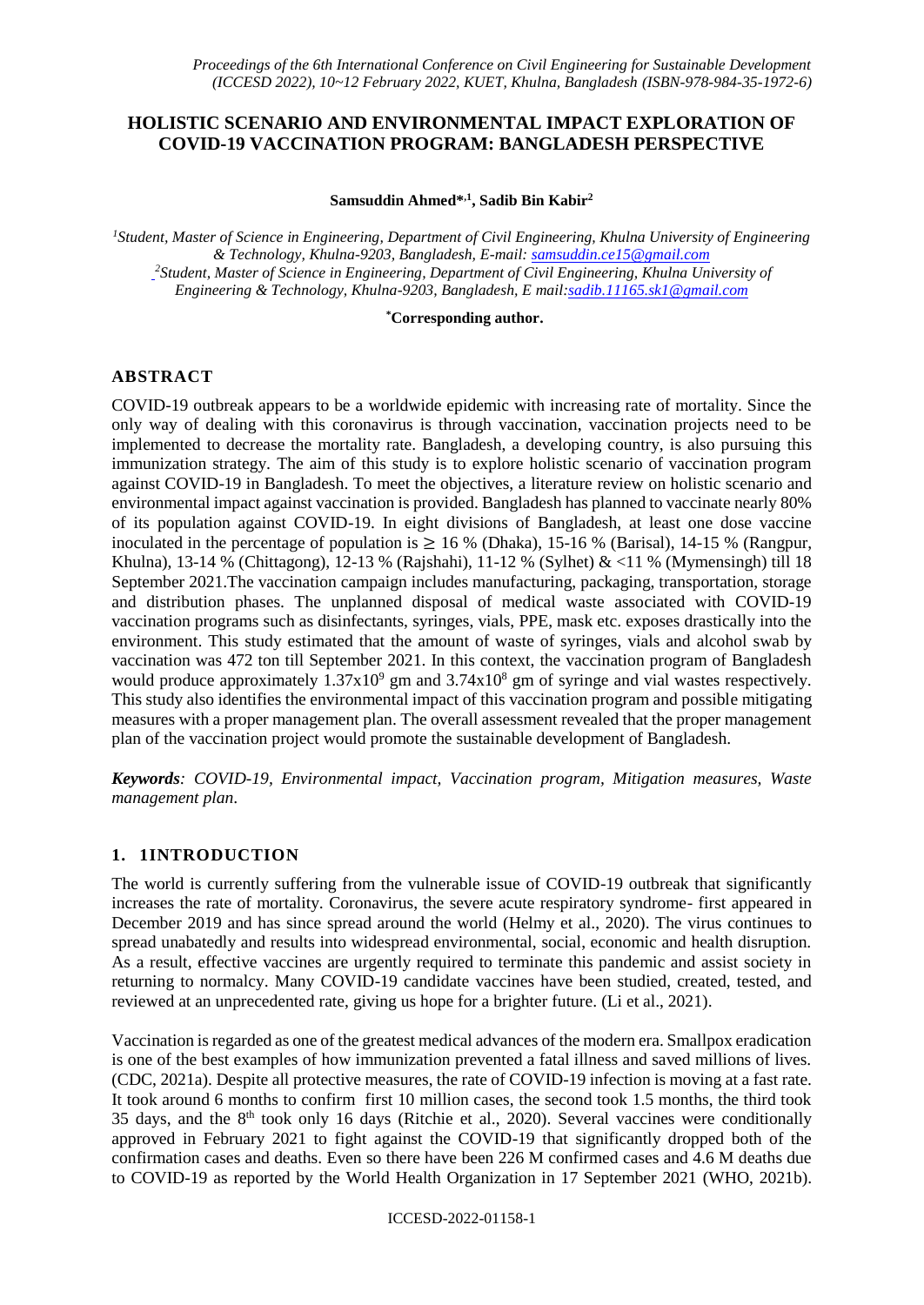Because the COVID-19 immunization program is a recent phenomena, there has been minimal research on this topic. Li et al., (2021) describe a comprehensive review of the global efforts on the COVID-19 vaccine development. Klemes et al., (2021) studied on energy, environmental impacts on vaccination against COVID-19 pandemic. COVID-19 vaccination mismanagement creates pressure on energy, environment, economy, and social equity(Jiang et al., 2021). Santos et al., (2021) investigated refrigeration of COVID-19 vaccines and environmental impact of various vaccine options. Ecological footprint of COVID-19 mRNA vaccines have been shown by (Kurzweil et al., 2021).

Bangladesh started administering COVID-19 vaccinations on January 27, 2021 while widespread vaccinations began on February 7, 2021(Aljazeera, 2021). Besides Vaccination campaign is a crucial challenge, there are also environmental issue to deal with as well. Potential causes of vaccine waste include expired and contaminated/damaged vials, mislabeled power failure, temperature alarm failure, unable to extract all vaccine from vials etc. that results environment pollution (WSDH, 2021a). One recent estimation indicated the low temperature-controlled supply chain (cold chain) accounts for 1% of worldwide greenhouse gas (GHG) emissions and 3–3.5% of GHG emissions in industrialized countries. (Heard & Miller, 2019). Vaccination Program can be divided into several phases as showed in Fig. 1. Each of these phases results waste disposal into environment which causes negative impact on the environment. This study also overviewed the vaccination process in terms of environmental impact perspective of Bangladesh to achieve sustainable development goals (SDGs).



Figure 1: Several phases of Vaccination Campaign

# **2 REVIEW METHODOLOGY**

This study exploited respective channels to recognize relevant literature. Academic databases such as Science Journals, Web of Science, Scopus were used to search for academic papers and reports. Google Scholar was also utilized to look for a broader range of literature, such as environmental impact reports, books, and conference proceedings. To locate relevant material, the following search phrases were combined (COVID-19, vaccination program, environmental impact assessment, waste generation against vaccination). The search for literature was limited to the past 3 years (2019–2021) as the investigation of the impacts of vaccination against COVID-19 is relevantly recent. These pertinent studies aid in the classification of vaccination campaigns into the several phases depicted in the introduction section 1. To make a valuable evaluation, many trustworthy online websites (WHO Dashboard, Washington State Department of Health, UNICEF, Reuters, Biomedical Waste Services, Aljazeera etc) regarding COVID-19 were used. The holistic scenario of COVID-19 program in Bangladesh was summarized mainly by using COVID-19 vaccination dashboard for Bangladesh on the website of the Directorate General of Health Services.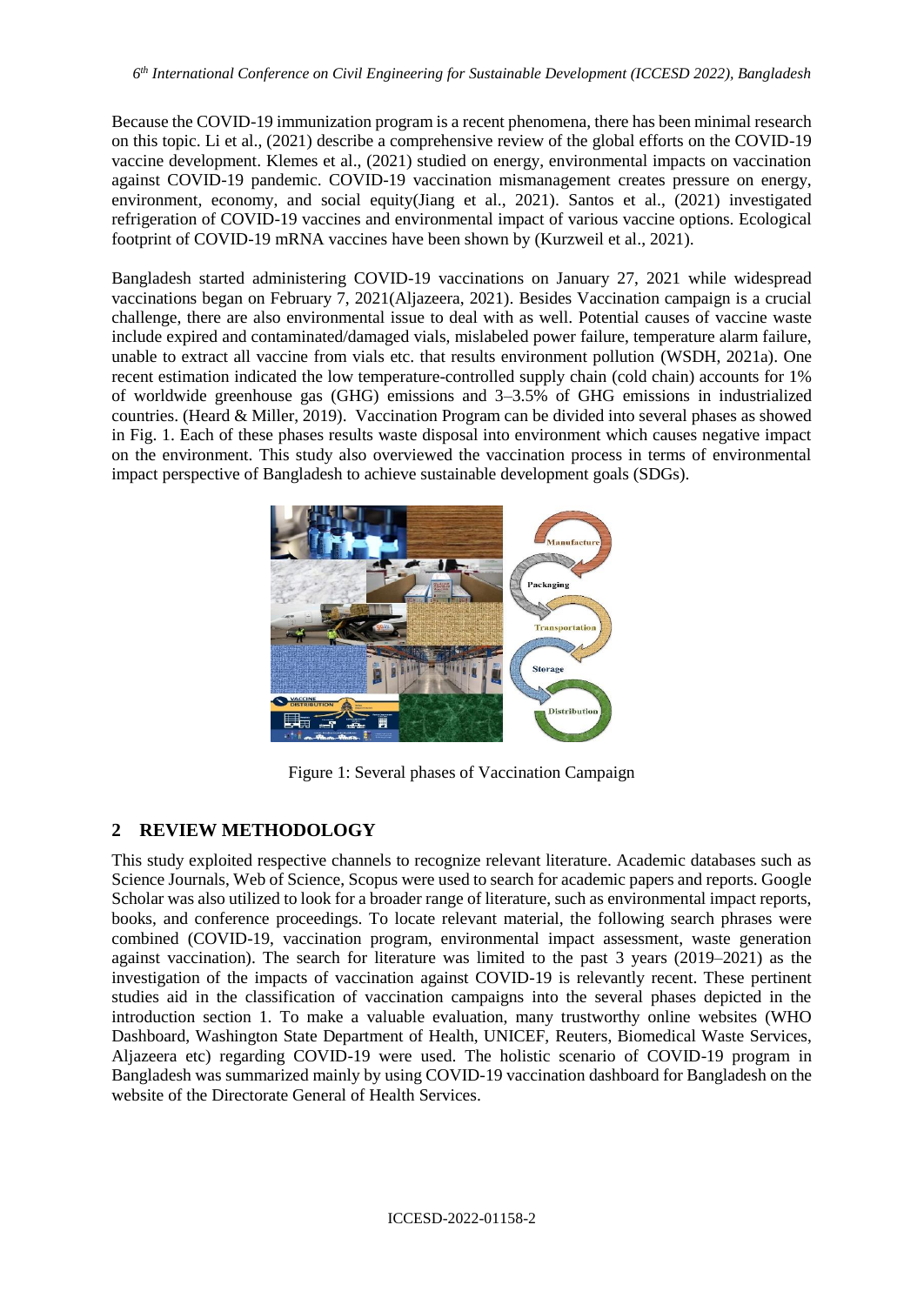### **3 VACCINATION SCENARIO IN BANGLADESH**

On 30 January 2020, the World Health Organization proclaimed the coronavirus disease 2019 (COVID-19) outbreak a Public Health Emergency of International Concern, and on 11 March 2020, it was classified as a pandemic. COVID-19 vaccination production is expected to reach  $1x10^{10}$  doses worldwide by the end of 2021, according to estimates from 20 manufacturers(Pagliusi et al., 2020). Bangladesh, a developing country, began to administrate COVID-19 vaccines to overcome this pandemic. In this context, the whole country is taking effective measures to ensure the maximum coverage of the vaccination program against COVID-19. Table 1 presented that Bangladesh has planned to vaccinate 80% of the population  $(-138,247,508)$  after final stage.

| <b>Phase</b>                  | <b>Stage</b>   | <b>Population</b><br>$($ %) | <b>Population</b><br><b>Number</b> | <b>Total Number</b><br>of Doses<br>(Considered<br>Two<br>Doses/Person) | <b>Total Number</b><br>of Doses with<br>10% Wastage |
|-------------------------------|----------------|-----------------------------|------------------------------------|------------------------------------------------------------------------|-----------------------------------------------------|
|                               | I <sub>a</sub> | 3                           | 5,184,282                          | 10,368,564                                                             | 11,509,106                                          |
|                               | I <sub>p</sub> | 7                           | 12,096,657                         | 24, 193, 314                                                           | 26,854,579                                          |
| $\overline{2}$                | $_{\rm II}$    | $11 - 20$                   | 17,280,938                         | 34,561,876                                                             | 38, 363, 682                                        |
| 3                             | Ш              | $21 - 40$                   | 34,561,877                         | 69,123,754                                                             | 76,727,367                                          |
|                               | IV             | $41 - 80$                   | 69,123,754                         | 138,247,508                                                            | 153,454,734                                         |
| Total population coverage $=$ |                |                             | 138,247,508                        | 276,495,016                                                            | 306,909,468                                         |

|  |  | Table 1: Phases of COVID-19 Vaccine Rollout Plan in Bangladesh and Population |  |  |
|--|--|-------------------------------------------------------------------------------|--|--|
|  |  |                                                                               |  |  |

Currently, the administrative structure of Bangladesh comprises eight divisions such as Dhaka, Chittagong, Rangpur, Barisal, Khulna, Raj Shahi, Mymensingh & Sylhet. At least one dose vaccine inoculated in the percentage of population is  $\geq 16\%$  (Dhaka), 15-16% (Barisal), 14-15% (Rangpur, Khulna), 13-14%(Chittagong), 12-13%(Rajshahi), 11-12%(Sylhet) & <11%(Mymensingh) clearly identified in Fig. 2 till the date of 18 September 2021.



Figure 2: Percentage of the population vaccinated in the districts of Bangladesh till September, 2021.

Bangladesh ordered AstraZeneca vaccine produced by Serum Institute of India but due to technical difficulties Bangladesh received less than half of the doses as negotiated (Prothom Alo, 2021). Due to the vaccine shortage, Bangladesh has given its approval to Russia's Sputnik V (Paul, 2021) and Chinese BBIBP-CorV (DT, 2021) vaccines for emergency use in late April 2021. Bangladesh has also authorized the emergency of Pfizer–BioNTech COVID-19 vaccine and to be distributed as part of COVAX. The amount of 22,827,373 people among the target of 117,856,000 nos has received at least one dose i.e., 20% as of percentage and 15,025,970 among the target of 117,856,000 has been fully vaccinated i.e., 13% as of percentage up to the date of 20 September 2021(DGHS, 2021). AstraZeneca, developed by British-Swedish -is ChAdOx1 virus type vaccine with an efficiency rate of 79% (Astrazeneca, 2021). Table 2 presented that the AstraZeneca of 1<sup>st</sup> Dose in Bangladesh was administrated by male and female of 4,247,006 and 2,823,236 respectively and total in amount of 7,070,242 nos. The  $2<sup>nd</sup>$  dose was administrated by male and female of 3,368,463 and 2,035,007 respectively and 5,403,470 nos in total.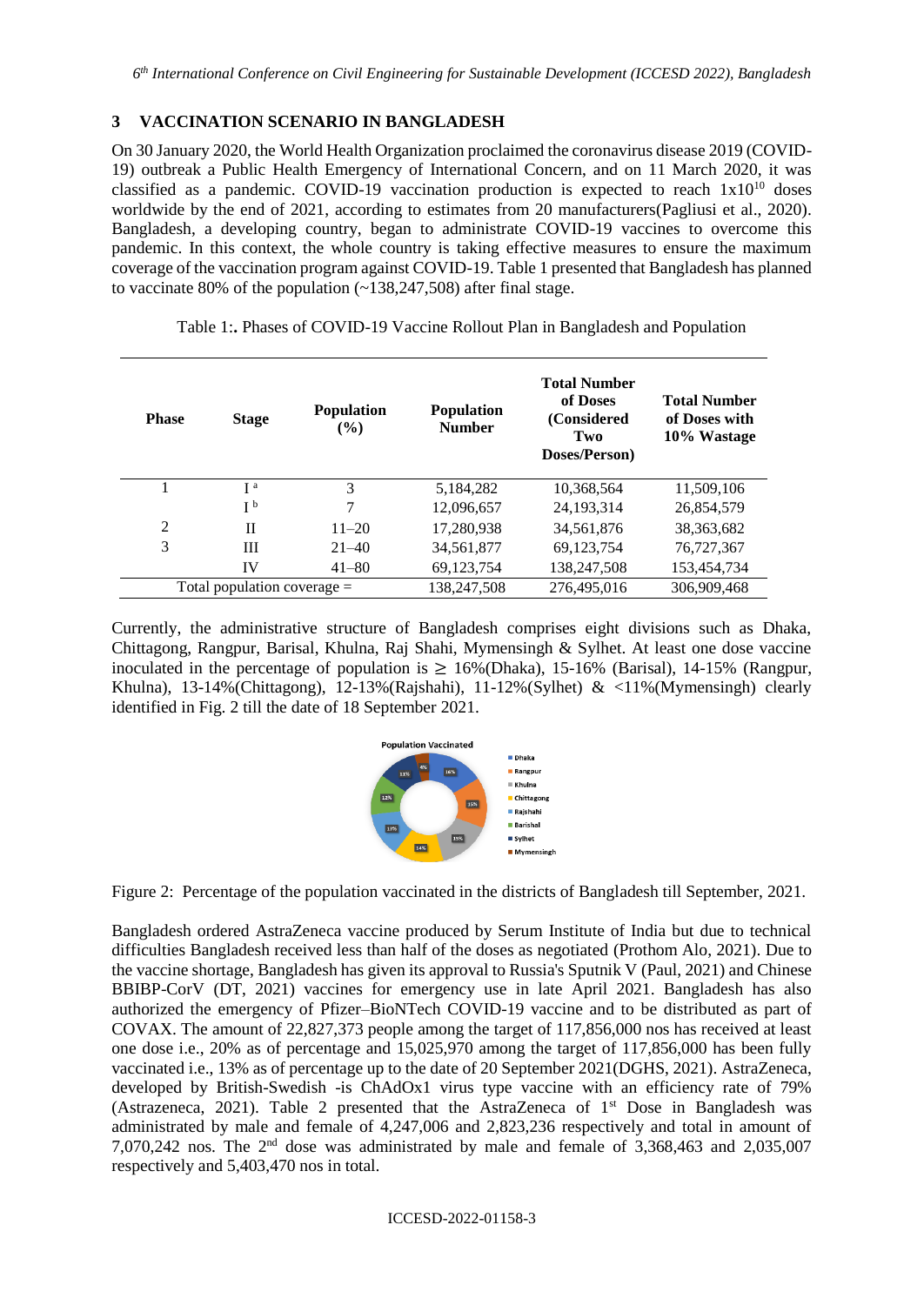Pfizer, developed by USA & Germany – is a mRNA type of vaccine with efficiency rate of  $\sim 95\%$ (Chong, 2020). The Pfizer of 1st Dose was administrated by male and female of 54,745 and 8,419 respectively and total amount is 63,164 nos. The 2nd dose was administrated by male and female of 38,378 and 6,879 respectively and 45,257 nos in total. Sinopharm, developed by China – is an Inactivated virus type vaccine with efficiency rate of 79.3% (CNA, 2021). The Sinopharm of  $1<sup>st</sup>$  dose was administrated by male and female of 7,560,602 and 6,508,674 respectively and the total amount is 14,069,276 nos. The  $2<sup>nd</sup>$  dose was administrated by male and female of 4,326,031 and 3,681,146 respectively and 8,007,177 nos are in total. Moderna, developed by USA – is a mRNA type vaccine with efficiency rate of ~95.0% (Chong, 2020). The Moderna of 1<sup>st</sup> dose was administrated by male and female of 1,499,533 and 1,081,257 respectively and the total of 14,069,276 nos. The  $2<sup>nd</sup>$  dose was administrated by male and female of 1,388,327 and 1,011,245 respectively and 2,399,572 nos are in total.

| <b>Vaccine type</b> | 1 <sup>st</sup> Dose Administrated (Nos) |           |            | $2nd$ Dose Administrated (Nos) |           |              |
|---------------------|------------------------------------------|-----------|------------|--------------------------------|-----------|--------------|
|                     | Male                                     | Female    | Total      | Male                           | Female    | <b>Total</b> |
| AstraZeneca         | 4,247,006                                | 2,823,236 | 7,070,242  | 3,368,463                      | 2,035,007 | 5,403,470    |
| Pfizer              | 54.745                                   | 8.419     | 63.164     | 38.378                         | 6.879     | 45.257       |
| Sinopharm           | 7,560,602                                | 6,508,674 | 14,069,276 | 4,326,031                      | 3,681,146 | 8,007,177    |
| Moderna             | 1,499,533                                | 1,081,257 | 2,580,790  | 1,388,327                      | 1,011,245 | 2,399,572    |

Table 1: Administrated vaccine in Bangladesh as of 26 September 2021 (DGHS, 2021).

## **4 IDENTIFICATION OF ENVIRONMENTAL IMPACTS**

Mismanagement in Vaccination program has been already identified from the beginning of different phases as shown in Fig. 3. Each of these situations will increased the negative impact tremendously which causes environmental pollution Vehicle traffic from patients, staff, and visitors is expected to increase around health-care institutions, causing congestion, a risk of accident and associated noise due to the lack of crowd management. Waste mismanagement revealed impacts includes generation and inadequate management of medical waste during immunization (used needles, syringes, PPE's etc.) that require special handling and treatment, waste spreading, frowsy, aesthetics degradation, increased water volume, hygiene and releases of associated effluents in the health care facilities, hospitals, medical colleges and research institutes (McInerney-Lankford, 2019). Impact characteristics can be considered according to the following categories such as spatial dimension, temporal dimension, reversible/irreversible, beneficial/adverse, socio-political dimension which demonstrate the increasing air pollution, solid waste, liquid waste, wastewater etc. in the environment.



Figure 3: Mismanagement in the vaccination life cycle.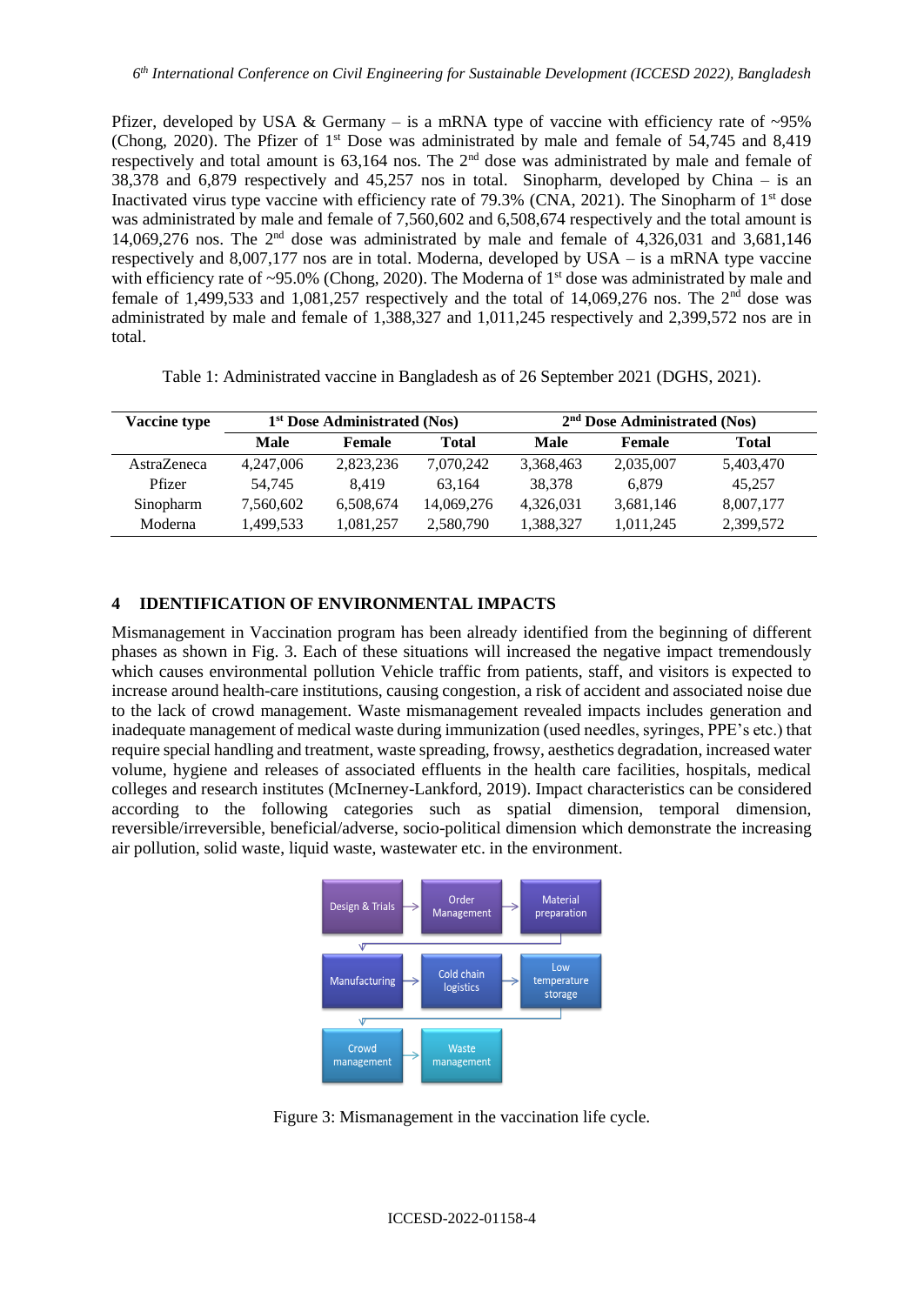### **4.1 Impacts on Air**

The anti-COVID vaccination campaign is exploring several kinds of impact on air, including Green House Gases (emission of CO<sub>2</sub>, hydrofluorocarbons (HFC) gases etc) (Guillot, 2021), increase in air particulates etc. In section 4.1.1, we concentrate on the emission of  $CO<sub>2</sub>$  into the environment to discuss.

### **4.2 Emission of CO2**

Vaccination campaign causes emission of  $CO<sub>2</sub>$  from different view point of using R-404A refrigerant (Santos et al., 2021), dry ice (Kurzweil et al., 2021) is the solid/frozen form of carbon dioxide, some of which is used as a refrigerant, telemedicine and e-healthcare (Jiang, Klemeš, Fan, Fu, & Bee, 2021), air travel (Kurzweil et al., 2021) and so on. The storage temperature of AstraZeneca, Pfizer, Sinopharm and Moderna is 2.0-8.0°C (Gov Uk, 2021), -70°C (Pfizer, 2020), 2.0-8.0°C (CNA, 2021) and -20°C (Santos et al., 2021) respectively. It is important to maintain these storage temperatures in COVID-19 cold chain which includes (1) truck transportation from industrial sites to medical trials and drug producers, (2) airplane transportation of high-volume refrigerated consignments to worldwide distribution locations, (3) supply vaccine to regional healthcare facilities by truck, and (4courier service distribution to local healthcare facilities (Kurzweil et al., 2021). So, several kinds of refrigerant are encouraged to maintain cold chain which emits  $CO<sub>2</sub>$  significantly, as shown in Figure 4.



Figure 4: Relative CO<sub>2</sub> emission rate of different type of vaccine based on refrigerant (R-404) usage (Santos et al., 2021).

The information and communication technology (ICT) sector produces 2% of the global carbon dioxide  $(CO<sub>2</sub>)$  emissions (Avgerinou et al., 2017). According to  $CO<sub>2</sub>$  emission and fuel burning transformation (i.e. about 33 t of  $CO_2$  for 10.7 t of fuel) (Pearce, 2021),  $CO_2$  emissions from the COVID-19 vaccine flight would amount over  $2.38-2.57$  Mt.. Flight  $CO<sub>2</sub>$  emissions are projected to account for 2% of global human-induced  $CO<sub>2</sub>$  emissions, with a total quantity of 915 Mt CO2 created by global flights. (IATA, 2021). So, Bangladesh is also accountable in increase of  $CO<sub>2</sub>$  emission into air.

#### **4.3 Increase of Solid Waste**

Solid waste produces from different categories includes (i) use of PPE, syringes, needles, vials (Guillot, 2021); (ii) spoiled, lost, damaged vials and mislabeled wastes (WSDH, 2021a); (iii) from manufacturing and packaging (BWS, 2021) etc. COVID-19 vaccine waste rates have been observed to range from 0.3 percent to 30 percent (Schiffling & Breen, 2021). The original syringe size design results in two excess doses per vial (Moutinho, 2021), resulting in 16.7% (Pfizer) to 28.6% (Moderna) wastage during the early stages of vaccination programs. According to the United Nations International Children's Emergency Fund (UNICEF), the world produces about  $1.6x \times 10^{10}$  disposable syringes per year, with roughly 5% being utilized for various. Syringes have traditionally not been recycled because it is more cost effective to just make a new one. Afterwards, a number of material, energy, emissions, and waste increases may arise. (UNICEF, 2021). Bangladesh will produce at least 235,712,000 number of syringes waste (5.82 gm/syringe) (Al-Omran et al., 2021), from view of weight, it would be  $1.37 \times 10^9$  gm. The vials waste would be  $1.37x10^9$  gm from 235,712,000 number of vials (1.59 gm/vial) (Al-Omran et al., 2021). The completion of vaccination campaign will generate about  $3.74 \times 10^8$  gm of solid waste to vaccinate 80% of people as mentioned in section 2.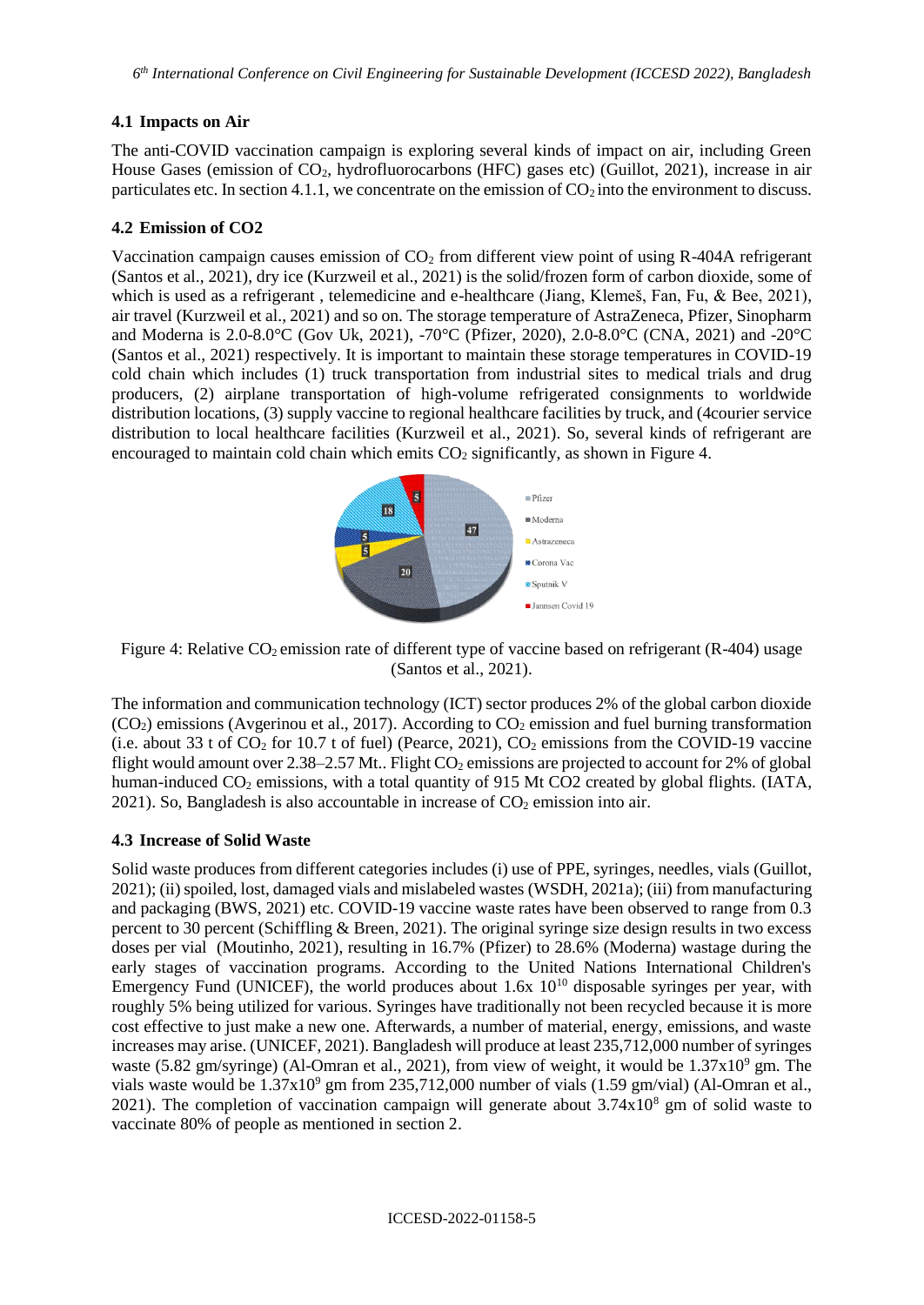### **4.4 Calculation of solid waste during vaccination**

This calculation includes syringes, glass vials and alcohol swab which are used in vaccination of one`s in vaccination centers. Using the formula, the total waste weight generated by all vaccinated people was computed.(Al-Omran et al., 2021). Total waste`s weight of vaccination is the multiplication of weight of vaccine set and number of vaccinated people. Table 3 presents that the weight of wastage for 2 doses administrated is 270 ton and 202 ton for 1 dose administrated till the date of 28 September 2021. The total amount of waste generated due to vaccination campaign is 472.8 ton which looks significant in amount and it is to be managed properly to ensure safe environment in Bangladesh.

| Weight of vaccine set during one dose<br>vaccination <sup>a</sup> |            | Number of vaccinated people b |            | Waste's weight<br>$\rm ^c(gm)$ |  |
|-------------------------------------------------------------------|------------|-------------------------------|------------|--------------------------------|--|
|                                                                   |            |                               |            |                                |  |
| Tool                                                              | Weight(gm) |                               |            |                                |  |
| Syringes                                                          | 5.82       | 2 doses                       | 16,401,651 | 270,299,208                    |  |
| Glass vials                                                       | 1.59       | 1 dose                        | 24,575,140 | 202,499,154                    |  |
| Alcohol swab                                                      | 0.83       |                               |            |                                |  |
| Total                                                             | 8.24       |                               |            | 472,798,368                    |  |
|                                                                   |            |                               |            | $(472.8 \text{ ton})$          |  |

Table 2. Total calculated waste generated by vaccination till 28 September 2021.

<sup>a</sup> (Al-Omran et al., 2021), <sup>b</sup> (DGHS, 2021), <sup>c</sup>(8.24 x column 3 x column 4)

## **4.5 Increase of Liquid Waste**

Liquid waste mainly would come from category of expired, spoiled and wasted multidose vial (MDV). If the MDV was opened or partially used it is not returnable. Vaccine will be spoiled because of several reasons that includes cold chain not maintaining during shipment, failure to store properly, natural disaster/power outage- a storm or countrywide power surge interrupts power to storage units for a length of time that caused vaccines to spoil, freezer mechanical failure, freezer too cold, freezer too warm, vaccine spoiled in transit. As vials are not viable, they would be broken, spilled or dropped (WSDH, 2021b). Each of these categories results liquid waste. In production phase such kind of chemicals, reagents also dispose in environment as a liquid waste. In the manufacturing phase, liquid waste is also formed in the form of culture liquid when the mycelium is isolated from it (Klemeš et al., 2021).

## **4.6 Potential Measures of Mitigating Impacts**

## **4.6.1 Use of Refrigerant**

As main concern is to reduce Green House Gases, particularly  $CO<sub>2</sub>$  gas emission reduction in this study and refrigerant have the significant contribution. For example, hydrofluorocarbons have the greater impact on global warming that is about 23000 times greater than  $CO<sub>2</sub> (EC, 2021)$  which is used to freeze vaccines, as vaccine is demanded to store at lower temperature. It is exigent demand to demonstrate alternate mode of refrigerant. Despite the fact that zero-emission vaccine refrigeration aboard aircraft is almost impossible, it is preferable to use alternate refrigerants like as dry ice to achieve a lower GHG emission strategy (Klemeš et al., 2021).

## **4.6.2 Cold chain logistics**

Basically, the temperature-controlled supply chain that comprises all vaccine-related equipment and procedures is referred to as the cold chain. The cold chain must be maintained in all phases starting from manufacturing companies' cold storage unit, extent to transport and delivery that ends at distribution phases. Any mismanagement in cold chain logistics results extreme disposal of waste into environment. In light of WHO, as much as half of the immunizations are squandered worldwide every year, owing in huge part to an absence of temperature control and coordination to help a solid coldchain. Recent study showed that basically 25% of vaccines may be squandered because of coordination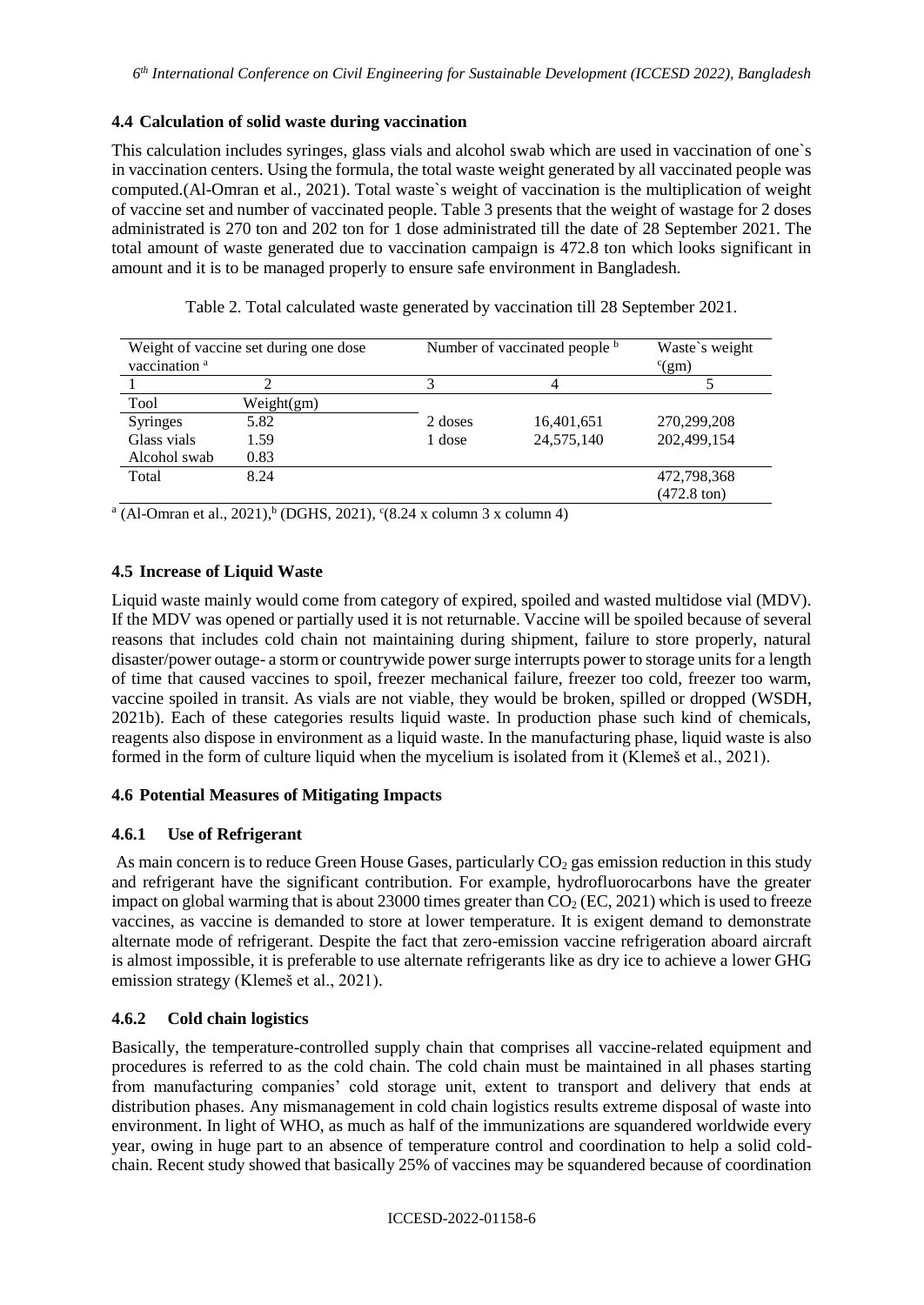and temperature control disappointments internationally (Zenk, 2020). It is imperative that the COVID-19 vaccine should be administered at a rate that minimizes wastage during its critical period. An effective cold chain relies on three principal components: (I) a very much prepared staff; (ii) Reliable capacity and temperature checking gear; (iii) Accurate vaccine stock administration (CDC, 2021b).



Figure 5: Flow Chart of Cold Chain (CDC, 2021)

Figure 5 shows the flow chart of cold chain where the responsibility of manufacturer and provider are clearly displayed. To ensure the appropriate utilization of cold chain, significant key exercises and upkeep undertakings have been introduced elaborately in table 4.

| Table 3. Key exercises and support assignments to ensure legitimate utilization of cold chain (WHO, |
|-----------------------------------------------------------------------------------------------------|
| 2020).                                                                                              |

| <b>Tasks</b>     | <b>Key exercises</b>                                                                                                          |                                                                                                                          |                                                                                                                                                                                                   |                                                                                                                                                                                                 |
|------------------|-------------------------------------------------------------------------------------------------------------------------------|--------------------------------------------------------------------------------------------------------------------------|---------------------------------------------------------------------------------------------------------------------------------------------------------------------------------------------------|-------------------------------------------------------------------------------------------------------------------------------------------------------------------------------------------------|
| <b>Types</b>     | <b>Control</b> and<br><b>Monitoring of</b><br><b>Temperature</b>                                                              | <b>Arrangement</b><br>of Materials                                                                                       | <b>General Maintenance</b>                                                                                                                                                                        | <b>Reporting</b>                                                                                                                                                                                |
| Daily<br>tasks   | • Temperature<br>checking and<br>recording twice<br>a day.<br>• Checking and<br>adjusting the<br>the flame<br>quality.        | • Ensure that<br>vaccines.<br>diluents and ice<br>packs are<br>stacked<br>according<br>to existing<br>national<br>rules. | • Cold boxes and<br>vaccine carriers that<br>have been used<br>during the day<br>should be cleaned,<br>dried, and stored.<br>• Check the wick's<br>quality and trim it if<br>necessary (kerosene) | • Report any<br>equipment problems<br>to the appropriate<br>authority.<br>$\bullet$ In the event of<br>equipment failure<br>and/or prolonged<br>power outages,<br>follow the emergency<br>plan. |
| Weekly<br>tasks  | • Examine the<br>temperature<br>chart's trend.<br>• Talk to the<br>authorities<br>about any<br>unexpected<br>pattern.         | • Examine and<br>discard expired<br>stock<br>$\bullet$ Ensure<br>replacement of<br>stocks.                               | $\bullet$ Check the<br>availability of fuel<br>(kerosene and<br>gas).<br>• Determine whether<br>the refrigerator<br>and/or freezer need<br>to be thawed out.                                      |                                                                                                                                                                                                 |
| Monthly<br>tasks | • Examine the<br>temperature<br>chart's trend.<br>$\bullet$ Talk to the<br>authorities<br>about any<br>unexpected<br>pattern. | • Examine and<br>discard expired<br>stock<br>$\bullet$ Ensure<br>replacement of<br>stocks.                               | • Clean and dry the<br>inside of the<br>refrigerator and/or<br>the freezer.<br>• Wipe off the outside<br>of the refrigerator to<br>remove dust.                                                   | • Follow the<br>instructions on all<br>monthly reporting<br>forms and submit<br>them to the next<br>level.                                                                                      |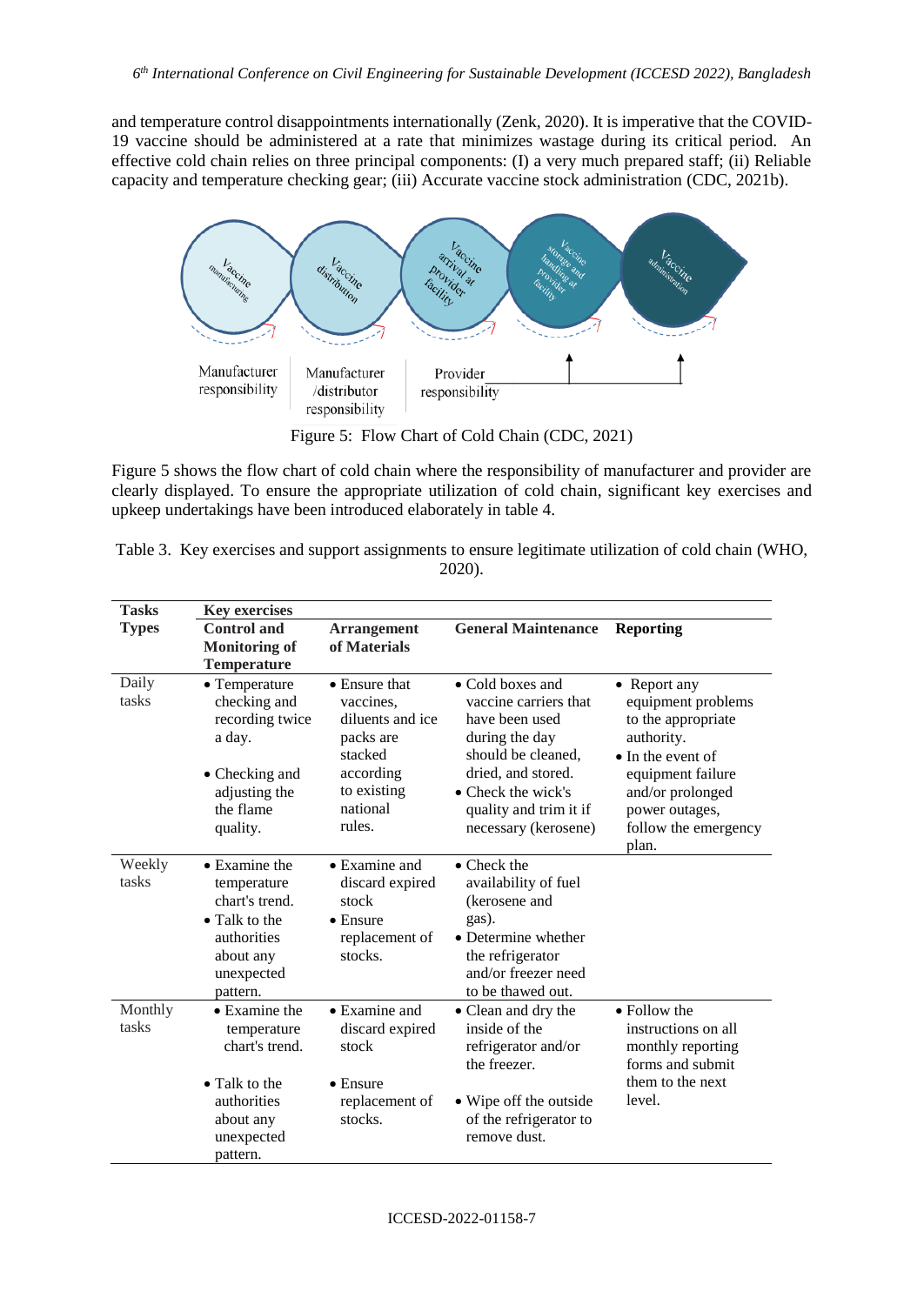Bangladesh should follow these elements to ensure effective cold chain procedure for reducing the environmental pollution.

### **4.6.3 Energy Use**

Energy is an essential part of keeping the supply chain running smoothly. Thoroughly authorized cold chain coordination are needed for COVID-19 vaccines. For example, vaccine storage temperature at  $2^{\circ}$ -8°C or at -70° and -20°C to maintain in cold chain, it consumes more energy. Several types of energy are used includes electricity, solar, gas, kerosene. It is being recommended to use renewable sources (solar energy) for its environmentally friendly nature which would also be a substitute for traditional energy source. Another renewable energy is wind energy which can be used in here to fulfill the requirements (Sookne, 2021). These kinds of renewable energy essentially more effective in remote area in where the condition of energy is insufficient for maintaining storage temperature.

### **5 MANAGEMENT PLAN OF VACCINATION PROGRAM**

#### **5.1 Manufacturing Phase**

Bangladesh has declared to manufacture COVID-19 vaccine (BSA, 2021). Incepta, a Bangladesh-based pharmaceutical company, would deliver Sinopharm COVID-19 vaccine very soon. Though manufacturing process consumes less energy, which make it conceivable to lessen the measure of waste significantly (Klemeš et al., 2021), Bangladesh should have proper management plan to deal of its adverse impact on environment. WHO recommended the guideline of Good Manufacturing Practice (GMP), in where proper regulations have gathered to release the pollutants into the environment.

#### **5.2 Packaging Phase**

Vaccine international shipment is the first requirements of long trip for vaccines to reach their intended recipients in a country. It must be ensured environmental sustainability and maintaining required temperature during this journey (World Health Organization, 2020). Proper packaging plays a crucial role in order to protect vaccine from both exposure high temperature and physical damage during international transport. From the starts of manufacturing to ends of distribution phase, proper packaging keeps vaccine and ancillary products safe that enhances the ability effectiveness of vaccination campaign. A typical vaccine packaging system can be categorized in different level. Ramakanth et al. demonstrates various types of materials (Ramakanth et al., 2021) are used in each level of vaccine packaging which is represented in Figure. 6.



Figure 6: Type of materials used at each level of vaccine packaging.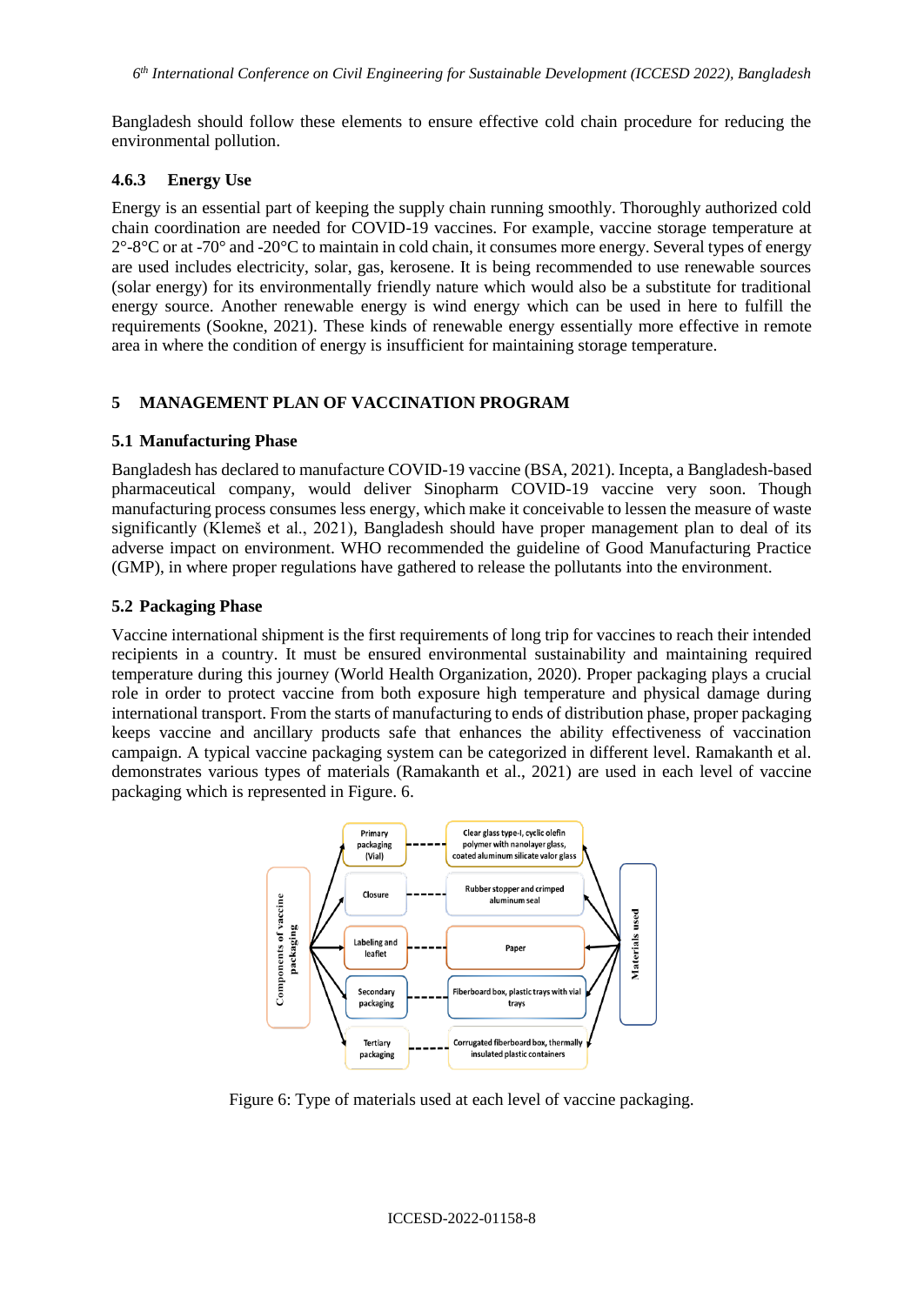### **5.3 Transportation Phase**

Transportation can be categorized into two aspects such as (i) global transport; (ii) local transport. Efficient and good practice of transportation mainly depends on better packaging system which is discussed above. Most important thing is that cold chain logistics must be maintained properly. Global transport by air keeps vaccine safe by easing dry ice rules (Reuters, 2020). Last mile distribution in local transport would have significant environmental impacts due to bulk transportation and packing efforts. A few emergency clinics embraced bicycle conveyance to lessen the carbon emission byproduct of the last mile allocation in Paris (Guillot, 2021). In case the immunization quality can be ensured while utilizing the bicycle conveyance, it very well may be of a promising method for utilizing cycle for the decrease of the environmental adverse as cycling produces 16 g of  $CO<sub>2</sub>/km$  just, yet that would be on normal 101 g of  $CO_2/km$  by transports and 271 g of  $CO_2/km$  by private vehicle (Klemeš et al., 2021).

### **5.4 Storage Phase**

In storage phase, the main challenge is to maintain stored temperature as each vaccine has unique storage necessities. One effect that the COVID-19 vaccine products may have been on the types of vaccine storage units that will be in use and the monitoring devices in the cold chain. Direction on COVID-19 vaccine storing and temperature observing is subject to:

- supply chain of one's country framework;
- cold chain storage and equipment ability of the government;
- cold chain storage availability in the private marketplace for renting;
- the key qualities and thermostability necessities of the new immunizations.

The COVID-19 immunizations should be directed speedily once got the vaccine store. The period of vaccine storage should be for a short term. The potential COVID-19 vaccination applicants are as of now being created which can be classified by three storage prerequisites as introduced in table 5 (as of January 2021).

| <b>Required</b><br>storage<br>temperature | <b>Vaccines</b>                                                                                       | <b>Guideline</b>                                                                                                                                        |
|-------------------------------------------|-------------------------------------------------------------------------------------------------------|---------------------------------------------------------------------------------------------------------------------------------------------------------|
| $2 - 8$ °C                                | AstraZeneca (Viral vector)<br>$\bullet$<br>Janssen (Viral vector)<br>Sinovac (Inactivated virus)<br>٠ | WHO guidance for managing vaccines <sup>a</sup>                                                                                                         |
| -20 $^{\circ}$ C                          | Moderna (m-RNA)<br>Sputnik V (Viral vector)<br>٠                                                      | WHO guidance for managing vaccines <sup>a</sup>                                                                                                         |
| -70±10 $^{\circ}$ C                       | Pfizer-BioNTech (m-RNA)                                                                               | Significant investment in Ultra Cold Chain<br>storage capacity, vaccines handling training<br>and Ultra-Low Temperature equipment will<br>be necessary. |

|  |  | Table 4: Guideline of vaccine storage in required temperature |  |
|--|--|---------------------------------------------------------------|--|
|  |  |                                                               |  |
|  |  |                                                               |  |
|  |  |                                                               |  |

 $a$ (WHO, 2015d)

## **5.5 Distribution Phase**

Massive waste is generated from distributional phase poses potential great problem for environmental sustainability. The amount of waste generated from inoculation is 472 ton till the date of September 28, 2021 includes syringes, vials, alcohol swab only which is mentioned in above table 3. Proper management plan should be taken to rescue environment from adverse impact of these waste. World Health Organization recommended standard operational procedure (SOP) for vaccine waste management is displayed in Figure. 7. The kind of waste need to be managed includes vaccine vials, syringes, sharp wastes (e.g., needles, auto-block syringes, scalpels, etc.), PPE, cottons, wrap etc. Collected waste should be stored in such a way that it will be easy to treat and final disposal. Incineration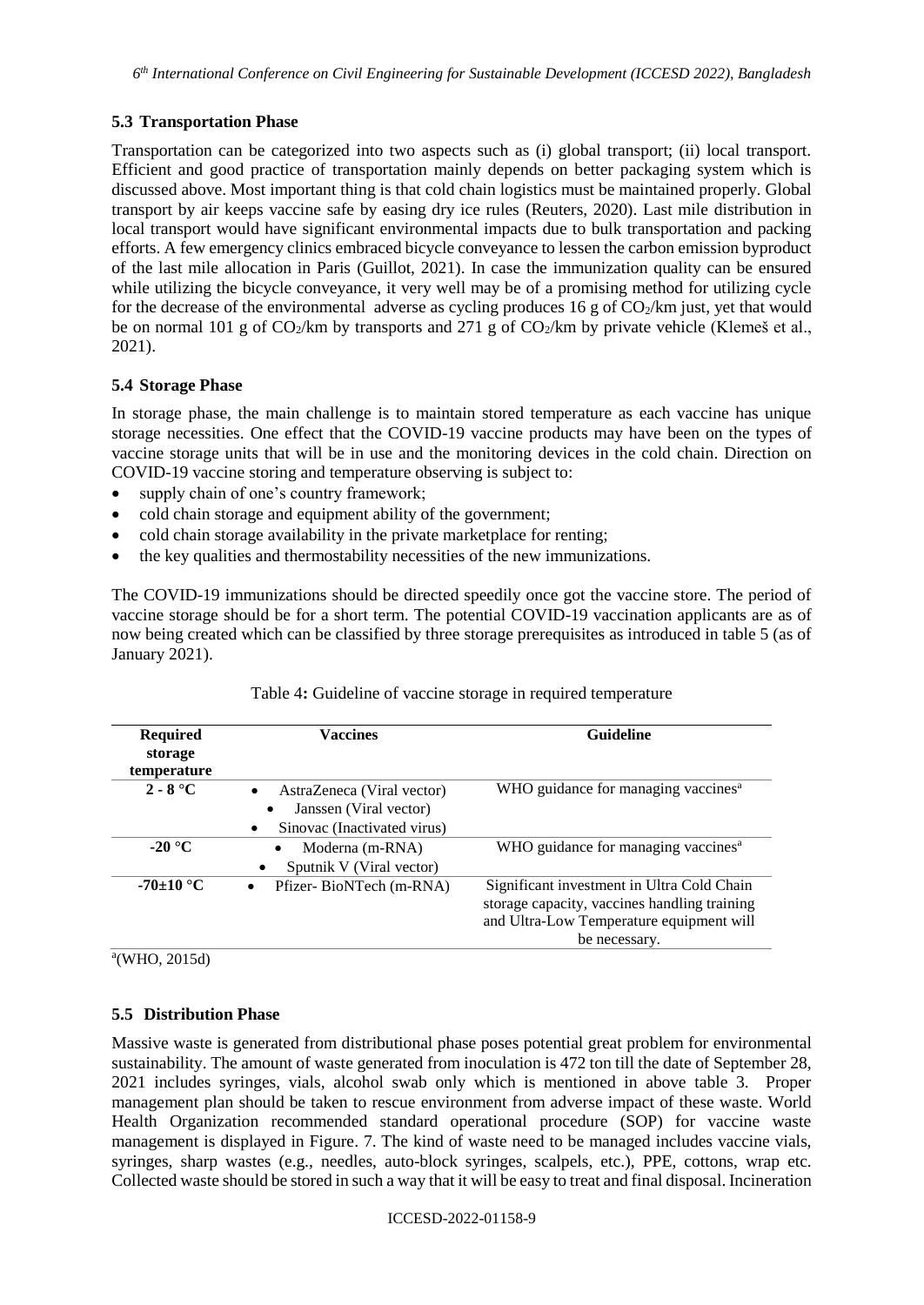process can be adopted for all syringes and sharp waste treatment (WHO, 2021b). Globally, the most well-known strategies for medical waste management are incineration and sanitary landfills (Hong et al., 2018).



Figure 7: Procedure of vaccine waste management

#### **6 CONCLUSION**

This study explored the two major scenario of COVID-19 vaccination program in Bangladesh: holistic scenario and environmental impact assessment. Bangladesh has already planned to get vaccinated about 80 percent of people from total and the vaccination program is ongoing in all the districts of the country. The investigation of this study suggested that this vaccination campaign would cause environmental pollution significantly. The environmental impact is identified from several phases such as manufacturing, packaging, transportation, storage and distribution i.e., from sources to end consumption of vaccination campaign. The air pollution due to  $CO<sub>2</sub>$  emission would be the highest for the Pfizer vaccine (47%) that would adversely impact the atmospheric condition. In addition, solid waste generated from of medical waste of syringes, vials, alcohol swab, liquid waste are estimated to be 472 tons in Bangladesh. The amount of waste of one dose inoculation in vaccination centre drastically exposes into the environment. As a consequence, the proper management plan of vaccination program is a prerequisite for Bangladesh to achieve SDGs. This study pointed out the steps of vaccine waste management and suggested incineration and sanitary landfills for disposal of medical wastes to get proper immediate response for minimisation of environmental impacts.

#### **REFERENCES**

- Aljazeera. (2021). *Bangladesh starts COVID vaccination drive*. Aljazeera. https://www.aljazeera.com/news/2021/1/28/bangladesh-starts-covid-vaccination-drive
- Al-Omran, K., Khan, E., Ali, N., & Bilal, M. (2021). Estimation of COVID-19 generated medical waste in the Kingdom of Bahrain. *Science of The Total Environment*, *801*, 149642. https://doi.org/10.1016/j.scitotenv.2021.149642
- Astrazeneca. (2021). *AZD1222 US Phase III trial met primary efficacy endpoint in preventing COVID-19 at interim analysis*. Astrazeneca. https://www.astrazeneca.com/media-centre/pressreleases/2021/astrazeneca-us-vaccine-trial-met-primary-endpoint.html
- Avgerinou, M., Bertoldi, P., & Castellazzi, L. (2017). Trends in Data Centre Energy Consumption under the European Code of Conduct for Data Centre Energy Efficiency. *Energies*, *10*(10), 1470. https://doi.org/10.3390/en10101470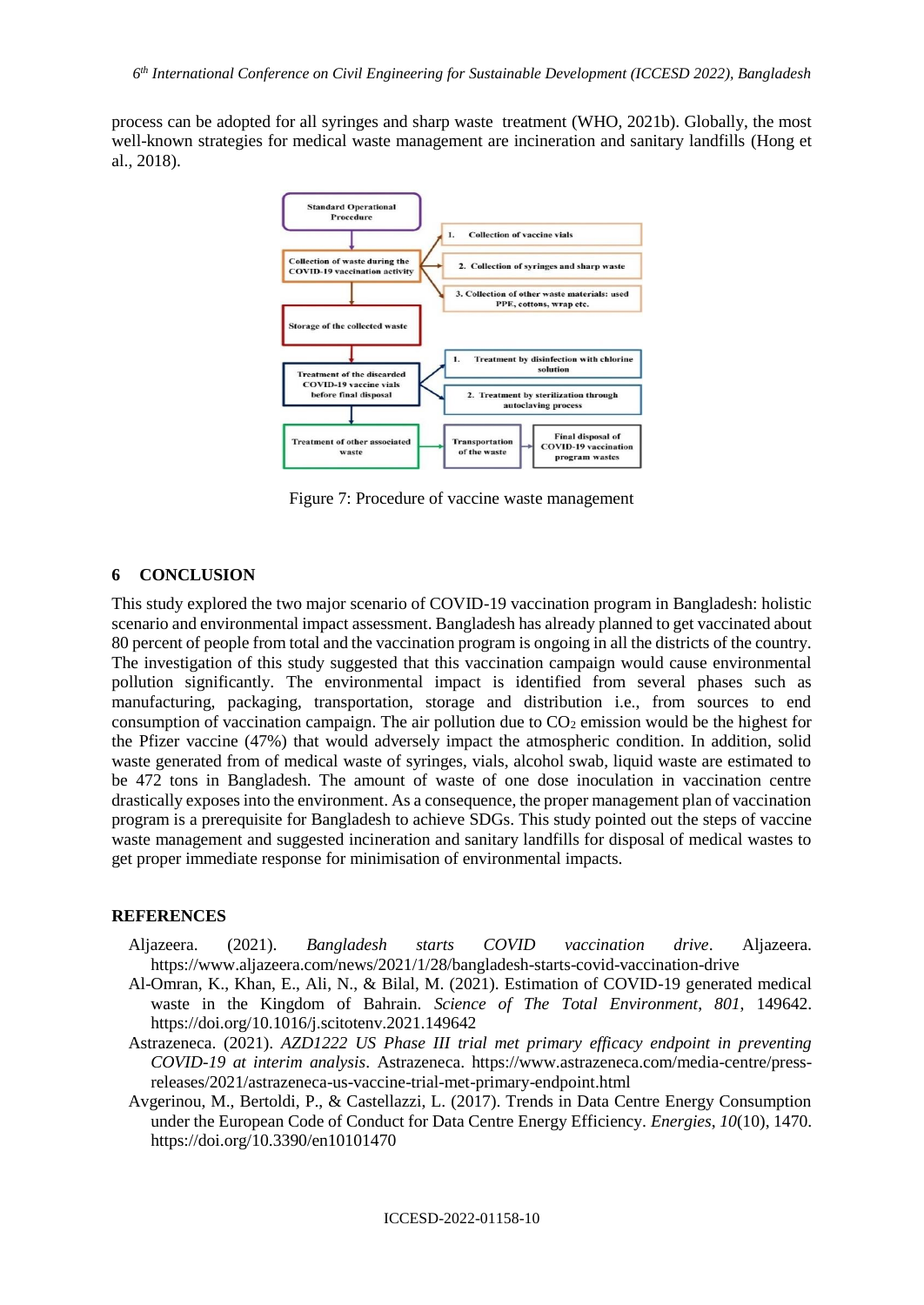- bdnews24. (2021). *Bangladesh drug regulator authorises Pfizer vaccine for emergency use*. Bdnews24. https://bdnews24.com/health/2021/05/27/bangladesh-drug-regulator-authorisespfizer-vaccine-for-emergency-use
- BSA. (2021). *Bangladesh inks COVID-19 vaccine production agreement with China*. Bio Spectrum Asia. https://www.biospectrumasia.com/news/87/18845/bangladesh-inks-covid-19-vaccineproduction-agreement-with-china.html
- BWS. (2021). *How to Properly Dispose of COVID-19 Vaccine Waste*. Biomedical Waste Services. https://bwaste.com/resources/the-knowledge-center/articles-insights-and-updates/how-properlydispose-covid-19-vaccine
- CDC. (2021a, February 21). *History of Smallpox*. Centers for Disease Control and Prevention. https://www.cdc.gov/smallpox/history/history.html
- CDC. (2021b, May 18). *Vaccines Storage and Handling Toolkit*. Centers for Disease Control and Prevention. https://www.cdc.gov/vaccines/hcp/admin/storage/toolkit/index.html
- Chong, C. (2020, December 15). 8 key questions on Singapore's planned vaccine roll-out. *The Straits Times*. https://www.straitstimes.com/singapore/nuts-and-bolts-of-spores-covid-19-vaccine
- CNA. (2021). *China gives its first COVID-19 vaccine approval to Sinopharm*. CNA. https://www.channelnewsasia.com/asia/china-gives-conditional-approval-sinopharm-covid-19 vaccine-513771
- DGHS. (2021). *COVID-19 Vaccination Dashboard for Bangladesh*. Directorate General of Health Services. http://103.247.238.92/webportal/pages/covid19-vaccination-update.php
- DT. (2021, April 29). *Bangladesh approves China's Sinopharm Covid-19 vaccine for emergency use*. Dhaka Tribune. https://www.dhakatribune.com/bangladesh/2021/04/29/bangladesh-approveschina-s-sinopharm-covid-19-vaccine-for-emergency-use
- EC. (2021). *Fluorinated greenhouse gases*. European Commission. https://ec.europa.eu/clima/euaction/fluorinated-greenhouse-gases\_en
- Gov Uk. (2021, October). *Information for UK recipients on COVID-19 Vaccine AstraZeneca (Regulation 174)*. GOV.UK. https://www.gov.uk/government/publications/regulatory-approvalof-covid-19-vaccine-astrazeneca/information-for-uk-recipients-on-covid-19-vaccine-astrazeneca
- Guillot, L. (2021, January 15). *The environmental impact of mass coronavirus vaccinations*. POLITICO. https://www.politico.eu/article/mass-coronavirus-vaccinations-environmentalimpact-climate-change/
- Heard, B. R., & Miller, S. A. (2019). Potential Changes in Greenhouse Gas Emissions from Refrigerated Supply Chain Introduction in a Developing Food System. *Environmental Science & Technology*, *53*(1), 251–260. https://doi.org/10.1021/acs.est.8b05322
- Helmy, Y. A., Fawzy, M., Elaswad, A., Sobieh, A., Kenney, S. P., & Shehata, A. A. (2020). The COVID-19 Pandemic: A Comprehensive Review of Taxonomy, Genetics, Epidemiology, Diagnosis, Treatment, and Control. *Journal of Clinical Medicine*, *9*(4), 1225. https://doi.org/10.3390/jcm9041225
- Hong, J., Zhan, S., Yu, Z., Hong, J., & Qi, C. (2018). Life-cycle environmental and economic assessment of medical waste treatment. *Journal of Cleaner Production*, *174*, 65–73. https://doi.org/10.1016/j.jclepro.2017.10.206
- IATA. (2021). *IATA Calls for Sustainable Aviation Fuel Recovery—Energy News—Institute of Energy of South East Europe*. Institute of Energy for South-East Eurpoe. https://www.iene.eu/iata-calls-for-sustainable-aviation-fuel-recovery-p5809.html
- Jiang, P., Klemeš, J. J., Fan, Y. V., Fu, X., & Bee, Y. M. (2021). More Is Not Enough: A Deeper Understanding of the COVID-19 Impacts on Healthcare, Energy and Environment Is Crucial. *International Journal of Environmental Research and Public Health*, *18*(2), 684. https://doi.org/10.3390/ijerph18020684
- Klemeš, J. J., Jiang, P., Fan, Y. V., Bokhari, A., & Wang, X.-C. (2021a). COVID-19 pandemics Stage II – Energy and environmental impacts of vaccination. *Renewable and Sustainable Energy Reviews*, *150*, 111400. https://doi.org/10.1016/j.rser.2021.111400
- Klemeš, J. J., Jiang, P., Fan, Y. V., Bokhari, A., & Wang, X.-C. (2021b). COVID-19 pandemics Stage II – Energy and environmental impacts of vaccination. *Renewable and Sustainable Energy Reviews*, *150*, 111400. https://doi.org/10.1016/j.rser.2021.111400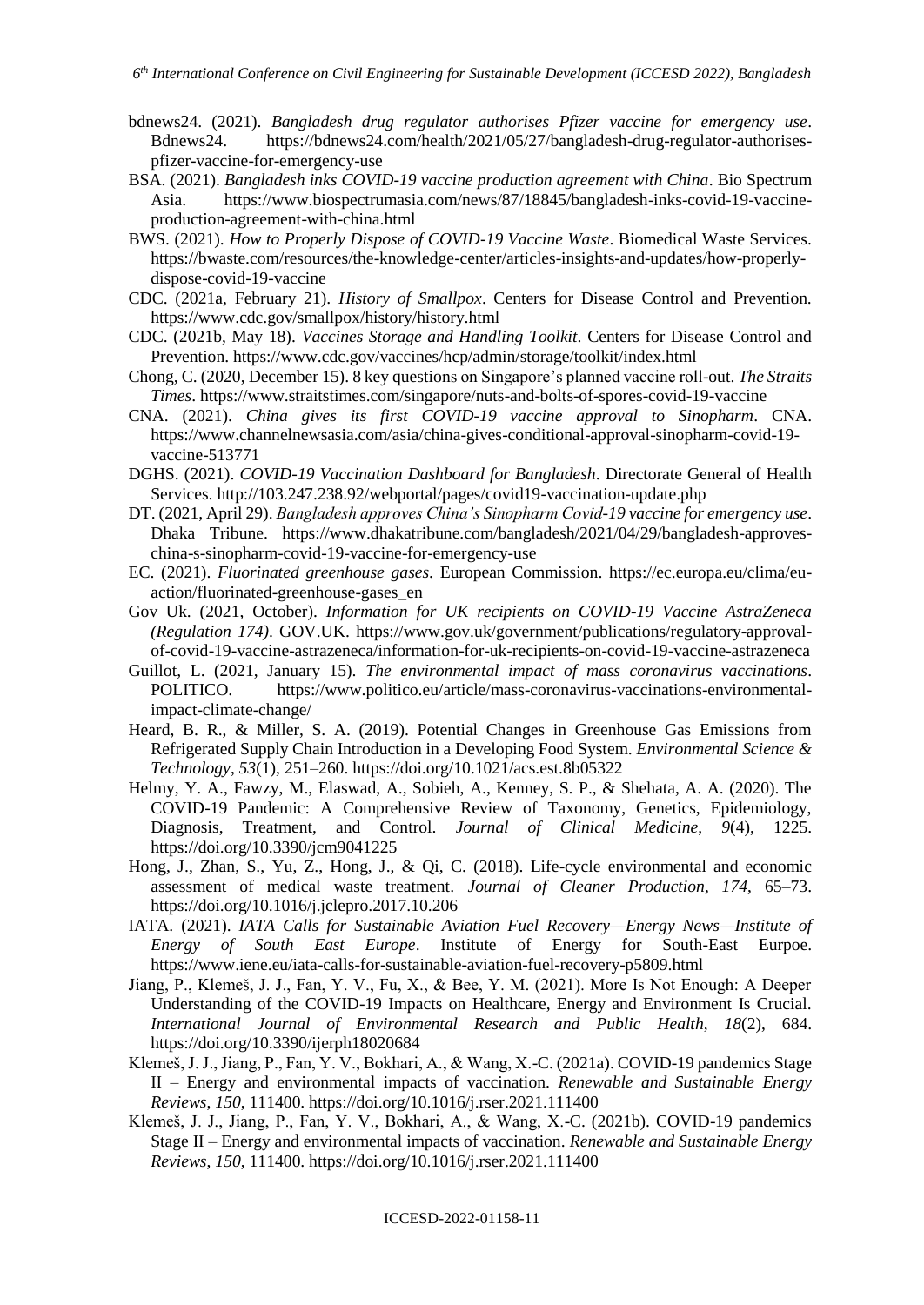- Kurzweil, P., Müller, A., & Wahler, S. (2021). The Ecological Footprint of COVID-19 mRNA Vaccines: Estimating Greenhouse Gas Emissions in Germany. *International Journal of Environmental Research and Public Health*, *18*(14), 7425. https://doi.org/10.3390/ijerph18147425
- Li, Y., Tenchov, R., Smoot, J., Liu, C., Watkins, S., & Zhou, Q. (2021). A Comprehensive Review of the Global Efforts on COVID-19 Vaccine Development. *ACS Central Science*, *7*(4), 512–533. https://doi.org/10.1021/acscentsci.1c00120
- McInerney-Lankford, S. (2019). Human rights, international financial institutions and environmental and social due diligence: The value added of HRIA. In *Handbook on Human Rights Impact Assessment*. Edward Elgar Publishing.
- Moutinho, S. (2021). *Syringe size and supply issues continue to waste COVID-19 vaccine doses in United States*. Science. https://www.science.org/content/article/syringe-size-and-supply-issuescontinue-waste-covid-19-vaccine-doses-united-states
- Pagliusi, S., Jarrett, S., Hayman, B., Kreysa, U., Prasad, S. D., Reers, M., Hong Thai, P., Wu, K., Zhang, Y. T., Baek, Y. O., Kumar, A., Evtushenko, A., Jadhav, S., Meng, W., Dat, D. T., Huang, W., & Desai, S. (2020). Emerging manufacturers engagements in the COVID −19 vaccine research, development and supply. *Vaccine*, *38*(34), 5418–5423. https://doi.org/10.1016/j.vaccine.2020.06.022
- Paul, R. (2021, April 27). Bangladesh approves Russia's Sputnik V COVID-19 shot; says Sinopharm pending. *Reuters*. https://www.reuters.com/article/health-coronavirus-bangladesh-vaccineidUSL1N2MK0TP
- Pearce, C. (2021). *How many cars equal the CO2 emissions of one plane?* BBC Science Focus Magazine. https://www.sciencefocus.com/future-technology/how-many-cars-equal-the-co2 emissions-of-one-plane/
- Pfizer. (2020, November). *COVID-19 Vaccine U.S. Distribution Fact Sheet | Pfizer*. Pfizer. https://www.pfizer.com/news/hot-topics/covid\_19\_vaccine\_u\_s\_distribution\_fact\_sheet
- Prothom Alo. (2021). *Covid-19: Why the crisis in vaccines?* Prothomalo. https://en.prothomalo.com/opinion/op-ed/covid-19-why-the-crisis-in-vaccines
- Ramakanth, D., Singh, S., Maji, P. K., Lee, Y. S., & Gaikwad, K. K. (2021). Advanced packaging for distribution and storage of COVID-19 vaccines: A review. *Environmental Chemistry Letters*, *19*(5), 3597–3608. https://doi.org/10.1007/s10311-021-01256-1
- Reuters. (2020, December 8). South Korea to boost COVID-19 vaccine air transport by easing dry ice rules. *Reuters*. https://www.reuters.com/article/health-coronavirus-southkorea-aviationidUSKBN28I0PU
- Ritchie, H., Mathieu, E., Rodés-Guirao, L., Appel, C., Giattino, C., Ortiz-Ospina, E., Hasell, J., Macdonald, B., Beltekian, D., & Roser, M. (2020). Coronavirus Pandemic (COVID-19). *Our World in Data*. https://ourworldindata.org/covid-cases
- Santos, A. F., Gaspar, P. D., & de Souza, H. J. L. (2021b). Refrigeration of COVID-19 Vaccines: Ideal Storage Characteristics, Energy Efficiency and Environmental Impacts of Various Vaccine Options. *Energies*, *14*(7), 1849. https://doi.org/10.3390/en14071849
- Schiffling, S., & Breen, L. (2021). COVID vaccine: Some waste is normal but here's how it is being kept to a minimum. *The Conversation*. https://theconversation.com/covid-vaccine-somewaste-is-normal-but-heres-how-it-is-being-kept-to-a-minimum-152772
- Sookne, K. (2021, January 28). *Vaccine Freezers Powered Partially by Solar, Wind Power*. Healthcare Packaging. https://www.healthcarepackaging.com/logistics-distribution/cold-chaintemperature-control/article/21248092/vaccine-freezers-powered-partially-by-solar-wind-power
- UNEP. (2020, June 26). *Why optimized cold-chains could save a billion COVID vaccines*. UNEP. http://www.unep.org/news-and-stories/story/why-optimized-cold-chains-could-save-billioncovid-vaccines
- UNICEF. (2021). *UNICEF begins shipping syringes for the global rollout of COVID-19 vaccines under COVAX*. https://www.unicef.org/moldova/en/press-releases/unicef-begins-shippingsyringes-global-rollout-covid-19-vaccines-under-covax
- WHO (2021a). *Good Manufacturing Practices-Training Module*. World Health Organisation. http://digicollection.org/whoqapharm/cl/CL3.1.1/